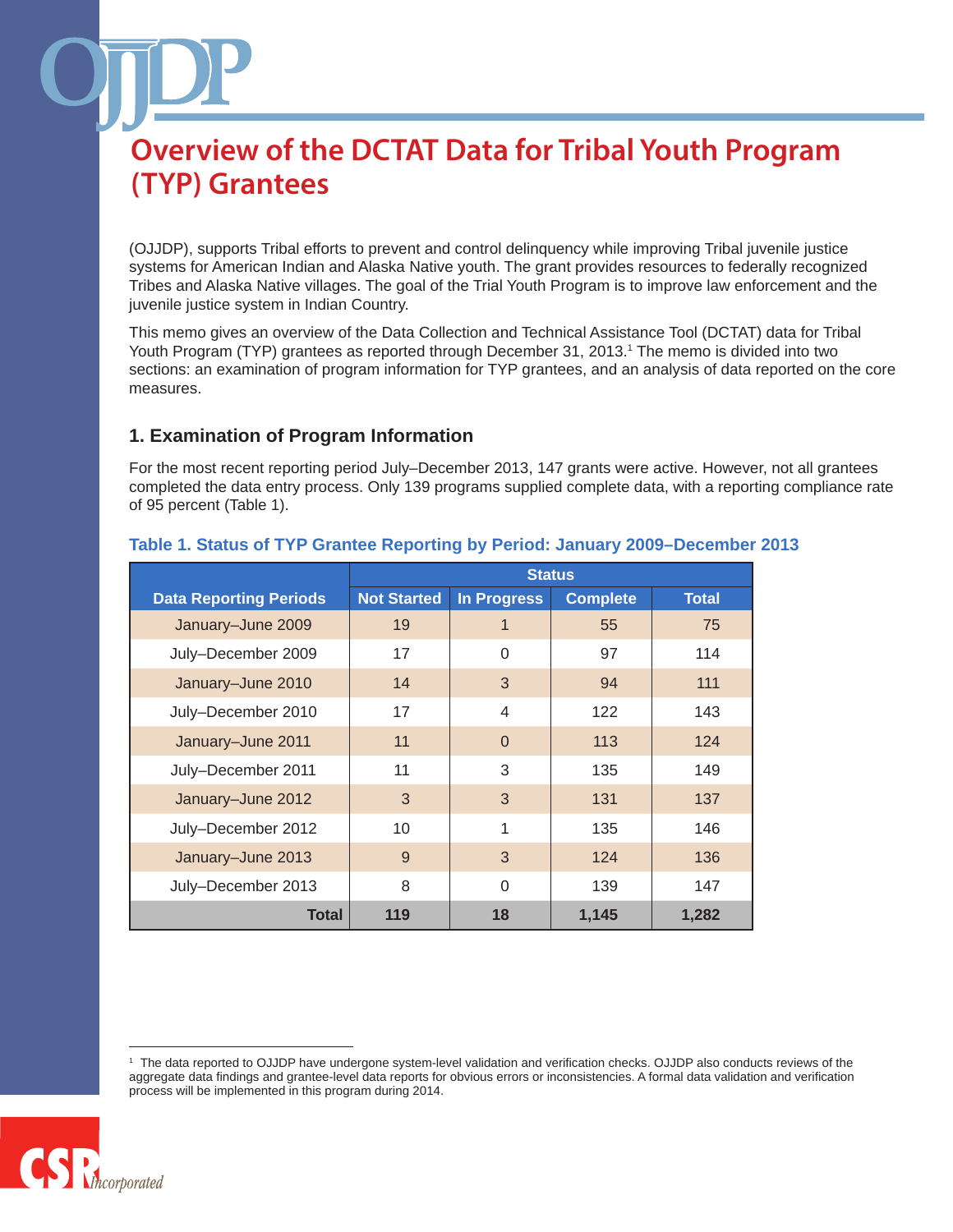Table 2 shows the total grant amounts awarded to Tribal Youth Program grantees organized by State. Based on current and active TYP grants, Alaska received the most funds (\$7,126,932), followed by Oklahoma (\$6,124,332). Table 2 shows a more comprehensive comparison of grant amounts awarded to Tribes.

| <b>Grantee</b><br><b>State</b> | N              | <b>Grant Amount (Dollars)</b> |
|--------------------------------|----------------|-------------------------------|
| AK                             | 20             | \$7,126,932                   |
| AZ                             | 9              | 4,145,857                     |
| <b>CA</b>                      | 15             | 5,196,182                     |
| CO                             | 3              | 1,167,554                     |
| ID                             | 3              | 1,223,348                     |
| <b>KS</b>                      | 1              | 300,000                       |
| MA                             | $\overline{1}$ | 300,000                       |
| MЕ                             | 3              | 1,089,296                     |
| MI                             | 8              | 2,744,302                     |
| ΜN                             | $\overline{4}$ | 1,866,818                     |
| <b>MS</b>                      | $\overline{1}$ | 700,000                       |
| МT                             | 4              | 1,520,033                     |
| <b>NC</b>                      |                | 478,496                       |

### **Table 2. Total TYP Grant Amount by State: July–December 2013**

| rantee<br><b>State</b> | $\boldsymbol{N}$ | <b>Grant Amount (Dollars)</b> | <b>Grantee</b><br><b>State</b> | $\boldsymbol{N}$ | <b>Grant Amount (Dollars)</b> |
|------------------------|------------------|-------------------------------|--------------------------------|------------------|-------------------------------|
| <b>AK</b>              | 20               | \$7,126,932                   | <b>ND</b>                      | 5                | \$2,080,324                   |
| AZ                     | 9                | 4,145,857                     | <b>NE</b>                      | 6                | 2,324,221                     |
| <b>CA</b>              | 15               | 5,196,182                     | <b>NM</b>                      | $\overline{4}$   | 1,357,422                     |
| CO                     | 3                | 1,167,554                     | <b>NV</b>                      | 6                | 1,765,084                     |
| ID                     | 3                | 1,223,348                     | <b>NY</b>                      | 1                | 450,000                       |
| <b>KS</b>              | 1                | 300,000                       | <b>OK</b>                      | 14               | 6,124,332                     |
| <b>MA</b>              | $\mathbf{1}$     | 300,000                       | <b>OR</b>                      | 9                | 3,176,894                     |
| MЕ                     | 3                | 1,089,296                     | <b>SC</b>                      | 1                | 499,639                       |
| MI                     | 8                | 2,744,302                     | <b>SD</b>                      | $\overline{7}$   | 3,386,698                     |
| MΝ                     | 4                | 1,866,818                     | <b>WA</b>                      | 11               | 4,502,777                     |
| <b>MS</b>              | $\overline{1}$   | 700,000                       | WI                             | 8                | 3,438,591                     |
| МT                     | 4                | 1,520,033                     | <b>WY</b>                      | $\overline{2}$   | 886,670                       |
| $\sim$                 |                  | $1 - 2 - 1 - 2$               |                                |                  |                               |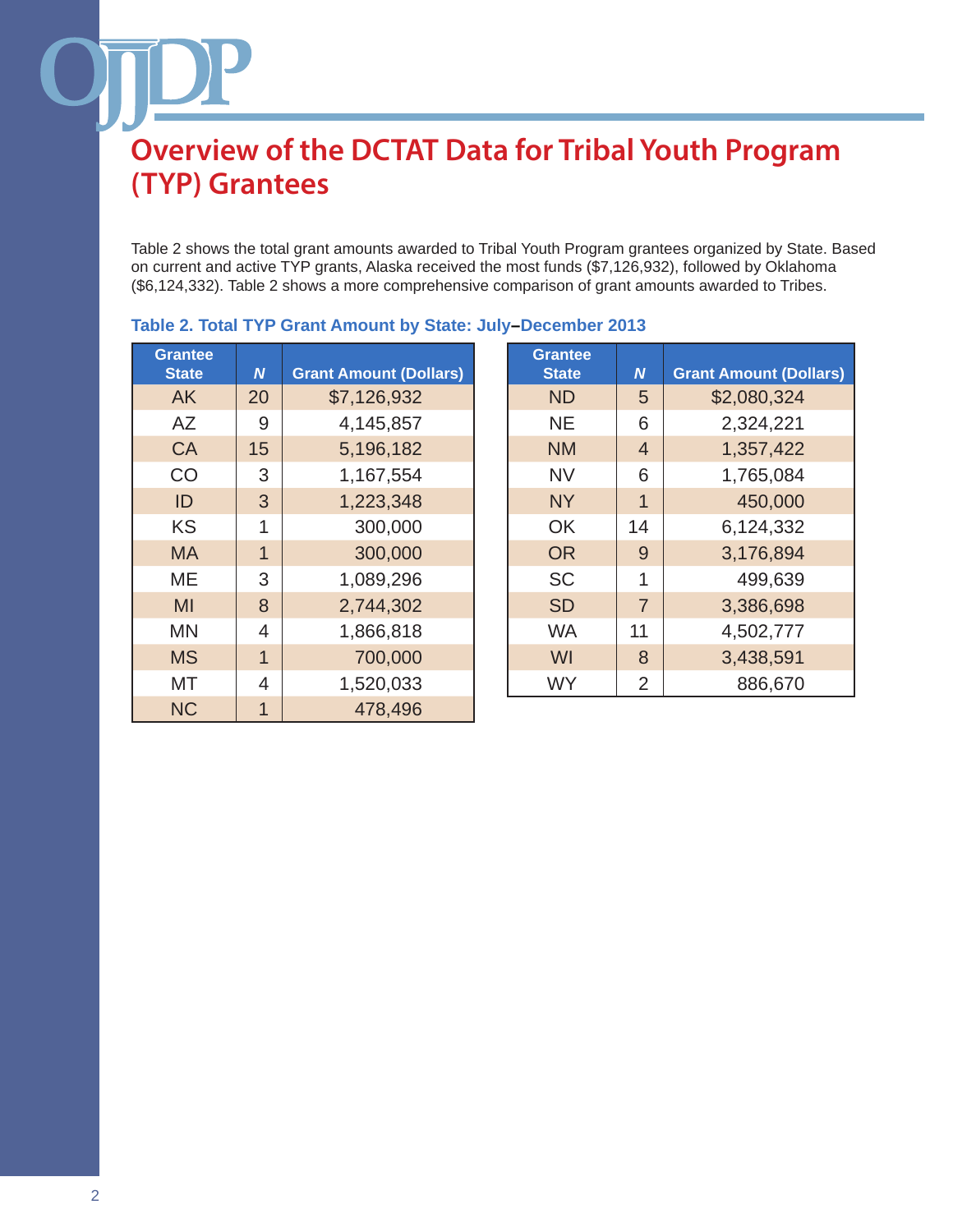Figure 1 illustrates a comparison across States on the number of grants implemented through Tribal Youth Program funds. The most grants awarded during the July–December 2013 reporting period were reported in Alaska (*n* = 20). California reported the second highest number of grants (*n =* 15), while Oklahoma was third  $(n = 14)$ .



#### **Figure 1. Grants per State: July–December 2013 (***N* **= 147)**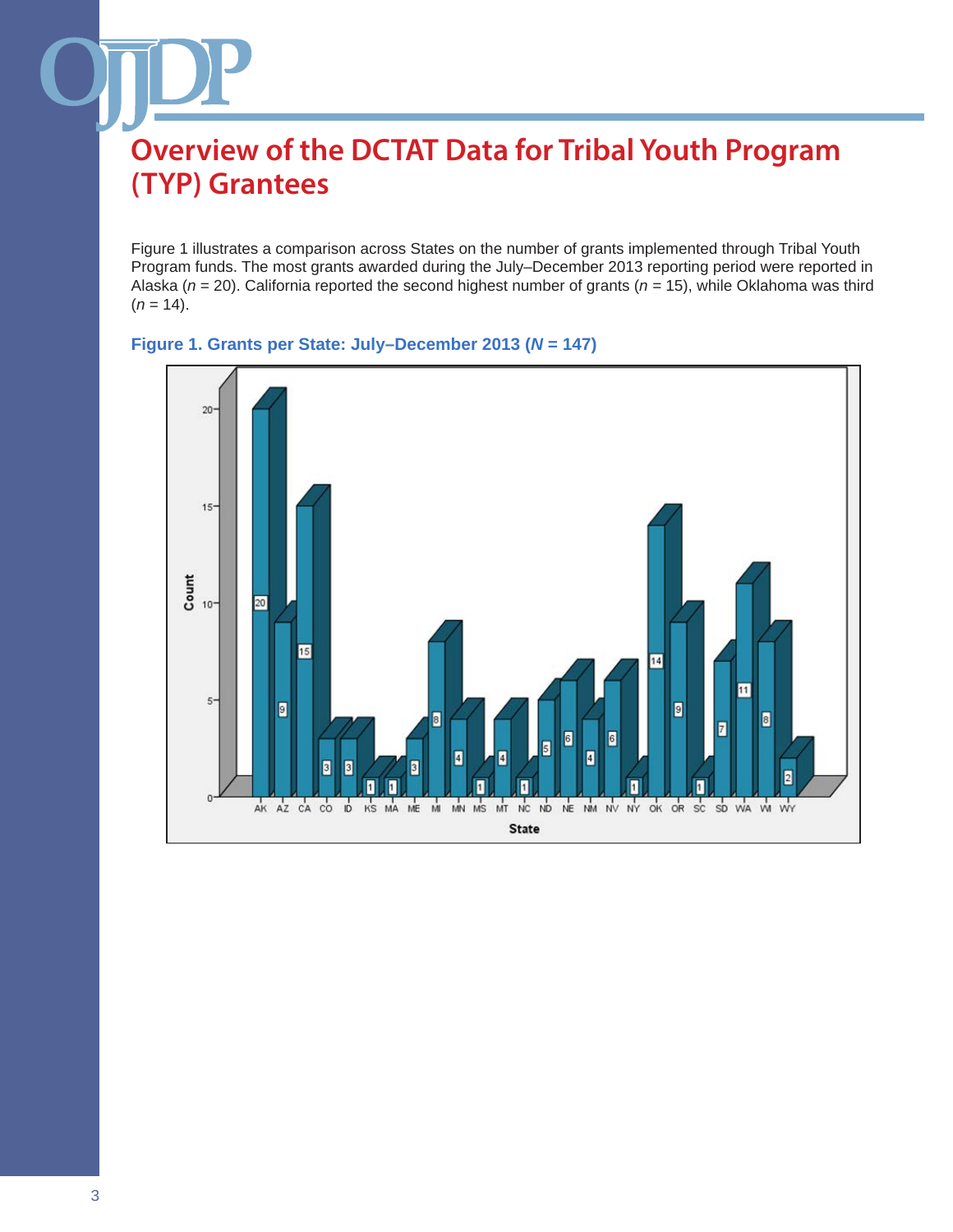Analysis of implementing agencies for July–December 2013 revealed that the largest numbers of programs were implemented by Tribal Government organizations (82 percent). Juvenile justice and nonprofit communitybased organizations were second at 7 percent each (Figure 2).



#### **Figure 2. Grants by Implementing Organization Type (Percent): July–December 2013**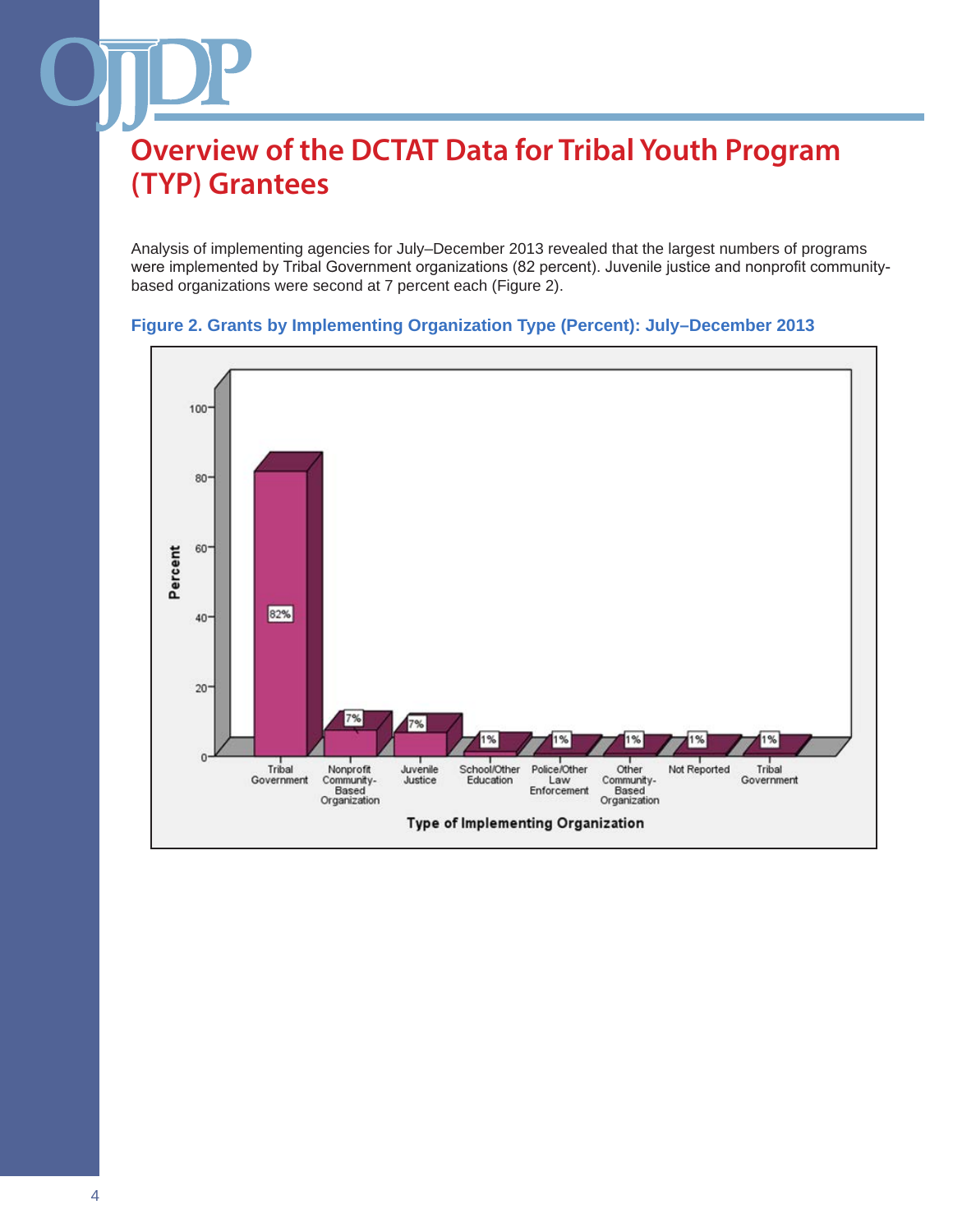Figure 3 shows grant amount allocations by program category. During July–December 2013, 38 percent of grantees were implementing planning year activities totaling \$47,249,894. This represents the largest program category. The second-largest category funded by TYP is for prevention services (29 percent), with \$35,896,217 of funds used to implement these programs.

### **Figure 3. Grant Allocations by Program Category (Percent): July–December 2013**

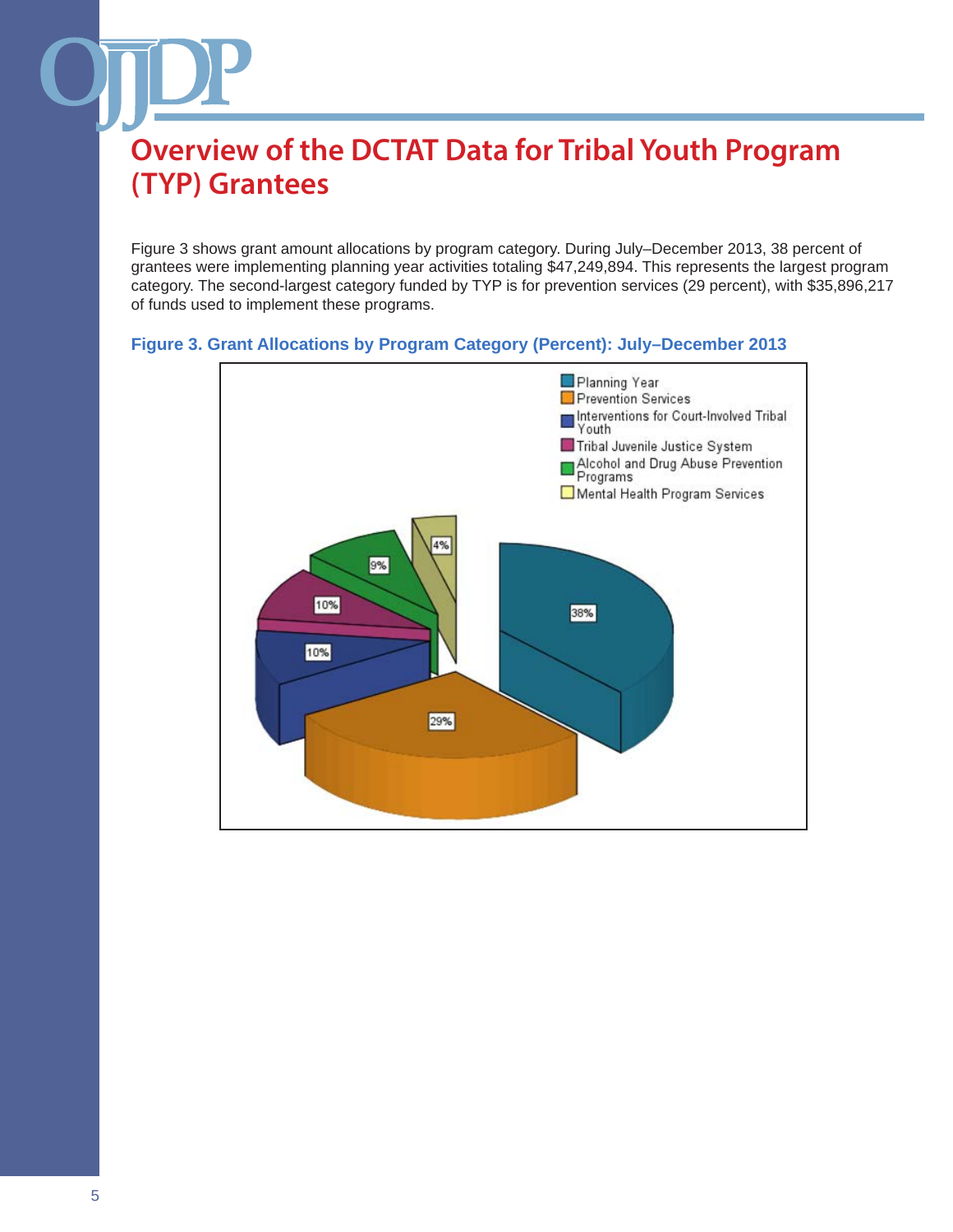Evidence-based programs and practices include program models that have been shown, through rigorous evaluation and replication, to be effective at preventing or reducing juvenile delinquency or related risk factors. A significant number of programs funded through Tribal Youth Program grants are implementing evidencebased programs and/or practices (Figure 4). In July–December 2013, about 41 percent of grantees (*n* = 60) had done so, through funding totaling \$24,057,314.

#### **Figure 4. Programs Implementing Evidence-Based Programs and/or Practices (Percent): July–December 2013**

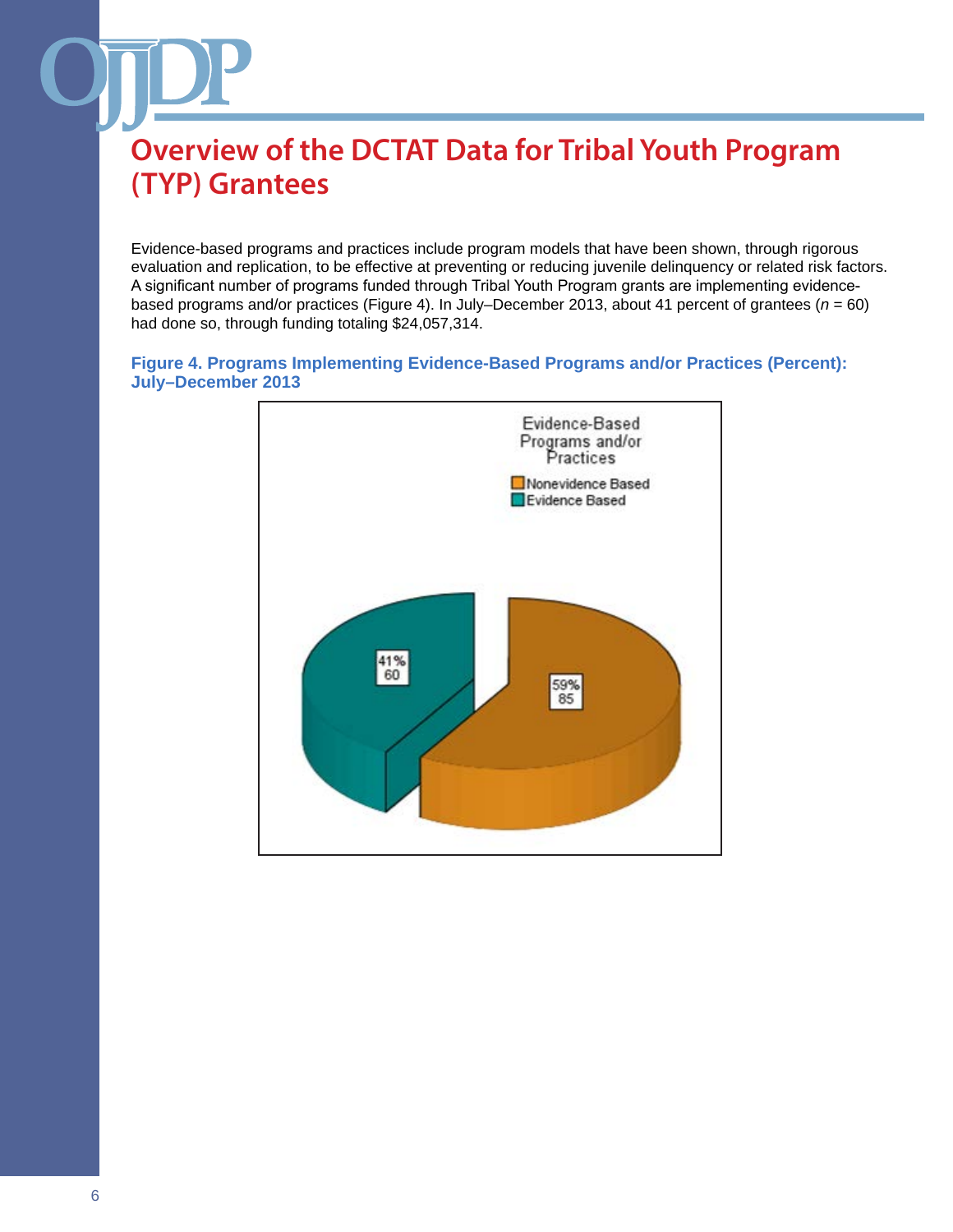Table 3 presents an aggregate of demographic data for July–December 2013. More specifically, the numbers in this table represent the population actually served by Tribal Youth Program grantees. Targeted services include any services or approaches specifically designed to meet the needs of the population (e.g., gender-specific, culturally based, developmentally appropriate services).

### **Table 3. Target Population: July–December 2013**

|                        | <b>Population</b>                          | <b>Grantees Serving Group</b><br><b>During Project Period</b> |
|------------------------|--------------------------------------------|---------------------------------------------------------------|
| <b>RACE/ETHNICITY</b>  | American Indian/Alaska Native              | 130                                                           |
|                        | Asian                                      | 2                                                             |
|                        | <b>Black/African American</b>              | 11                                                            |
|                        | Hispanic or Latino (of Any Race)           | 15                                                            |
|                        | Native Hawaiian and Other Pacific Islander | $\overline{4}$                                                |
|                        | Other Race                                 | 6                                                             |
|                        | White/Caucasian                            | 29                                                            |
|                        | Youth Population Not Served Directly       | 14                                                            |
| <b>JUSTICE SYSTEM</b>  | At-Risk Population (No Prior Offense)      | 111                                                           |
| <b>STATUS</b>          | First-Time Offenders                       | 74                                                            |
|                        | <b>Repeat Offenders</b>                    | 59                                                            |
|                        | Sex Offenders                              | 12                                                            |
|                        | <b>Status Offenders</b>                    | 39                                                            |
|                        | <b>Violent Offenders</b>                   | 23                                                            |
|                        | Youth Population Not Served Directly       | 20                                                            |
| <b>GENDER</b>          | Male                                       | 126                                                           |
|                        | Female                                     | 126                                                           |
|                        | Youth Population Not Served Directly       | 16                                                            |
| <b>AGE</b>             | $0 - 10$                                   | 62                                                            |
|                        | $11 - 18$                                  | 127                                                           |
|                        | Over 18                                    | 13                                                            |
|                        | Youth Population Not Served Directly       | 16                                                            |
| <b>GEOGRAPHIC AREA</b> | Rural                                      | 78                                                            |
|                        | Suburban                                   | 16                                                            |
|                        | Tribal                                     | 66                                                            |
|                        | Urban                                      | 14                                                            |
|                        | Youth Population Not Served Directly       | 16                                                            |
| <b>OTHER</b>           | <b>Mental Health</b>                       | 58                                                            |
|                        | <b>Substance Abuse</b>                     | 86                                                            |
|                        | Truant/Dropout                             | 99                                                            |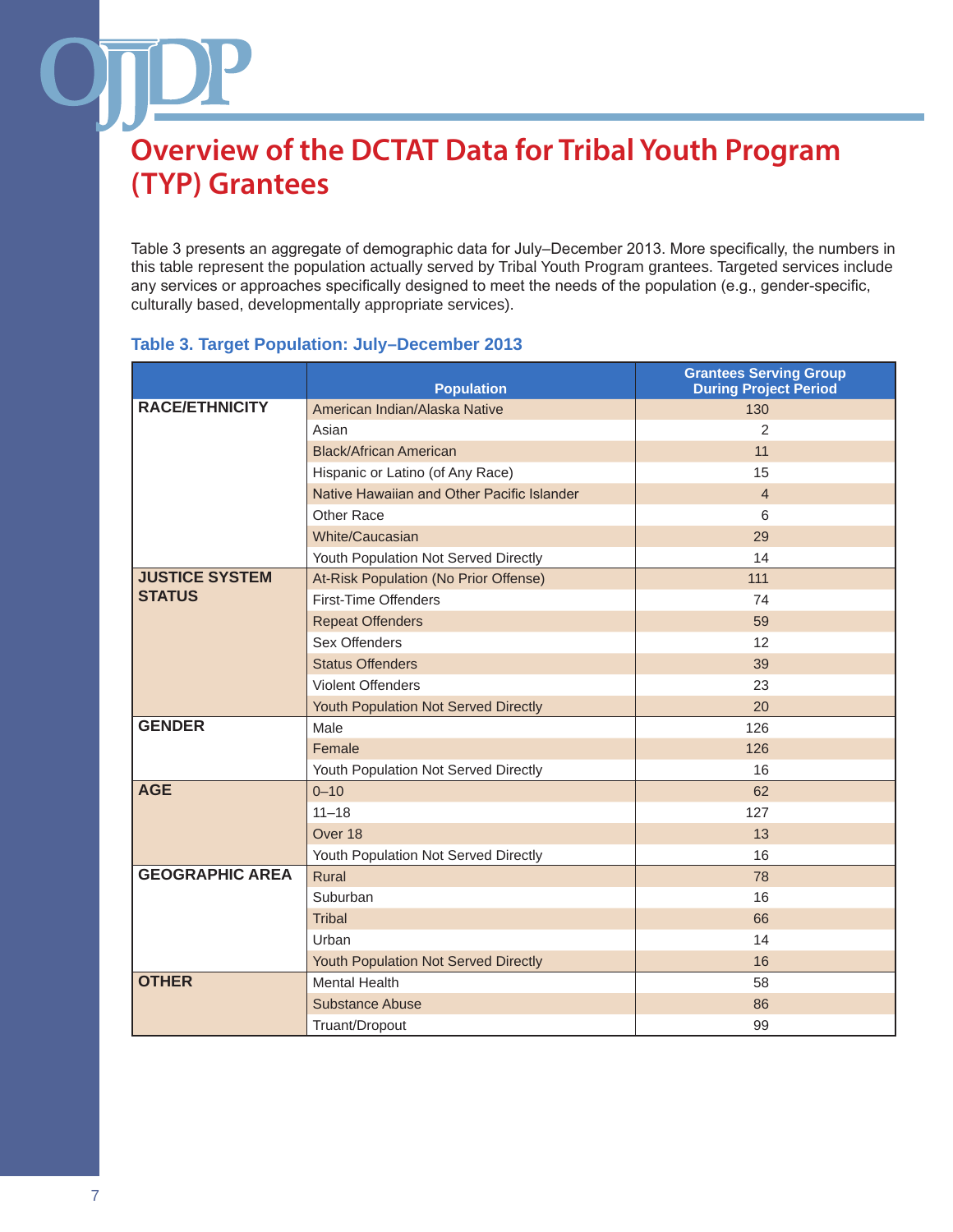### **2. Analysis of Core Measure Data from July–December 2013**

#### *2.1 Analysis of Target Behaviors: July–December 2013*

In this section, we present an analysis of the data collected on the Core Indicators by program category. Grantees were required to measure performance and track data for certain target behaviors for programs using grant funds to provide direct services to youth. Data are collected on the number of youth who demonstrate a positive change in a targeted behavior during the reporting period. The following target behavior measures focus on short-term behavioral outcomes for youth in two program categories: Interventions for Court-Involved Tribal Youth, and Alcohol and Drug Abuse Prevention Programs. Table 4 shows that overall, 88 percent of youth exhibited a desired change in the targeted behavior measured in the short term.

| <b>Target Behavior</b> <sup>2</sup>              | <b>Youth Receiving</b><br><b>Services for Target</b><br><b>Behavior</b> | <b>Youth with Noted</b><br><b>Behavioral Change</b> | <b>Percent of Youth with</b><br><b>Noted Behavioral</b><br>Change |
|--------------------------------------------------|-------------------------------------------------------------------------|-----------------------------------------------------|-------------------------------------------------------------------|
| Social Competence                                | 999                                                                     | 712                                                 | 71                                                                |
| <b>School Attendance</b>                         | 1,033                                                                   | 867                                                 | 84                                                                |
| <b>GPA</b>                                       | 210                                                                     | 160                                                 | 76                                                                |
| <b>High School Completion</b>                    | 378                                                                     | 311                                                 | 82                                                                |
| <b>Family Relationships</b>                      | 1,203                                                                   | 998                                                 | 83                                                                |
| <b>Job Skills</b>                                | 147                                                                     | 147                                                 | 100                                                               |
| <b>Antisocial Behavior</b>                       | 670                                                                     | 583                                                 | 87                                                                |
| <b>Substance Use</b>                             | 4,157                                                                   | 3,960                                               | 95                                                                |
| Gang Resistance/Involvement                      | 301                                                                     | 289                                                 | 96                                                                |
| <b>Cultural Skill Building/Cultural</b><br>Pride | 6,199                                                                   | 5,455                                               | 88                                                                |
| Total                                            | 15,297                                                                  | 13,482                                              | 88                                                                |

#### **Table 4. Short-term Performance Data on Target Behaviors: July–December 2013**

<sup>&</sup>lt;sup>2</sup> Short-term GED data have not been included in Table 4, because only one set of data was reported for the measure.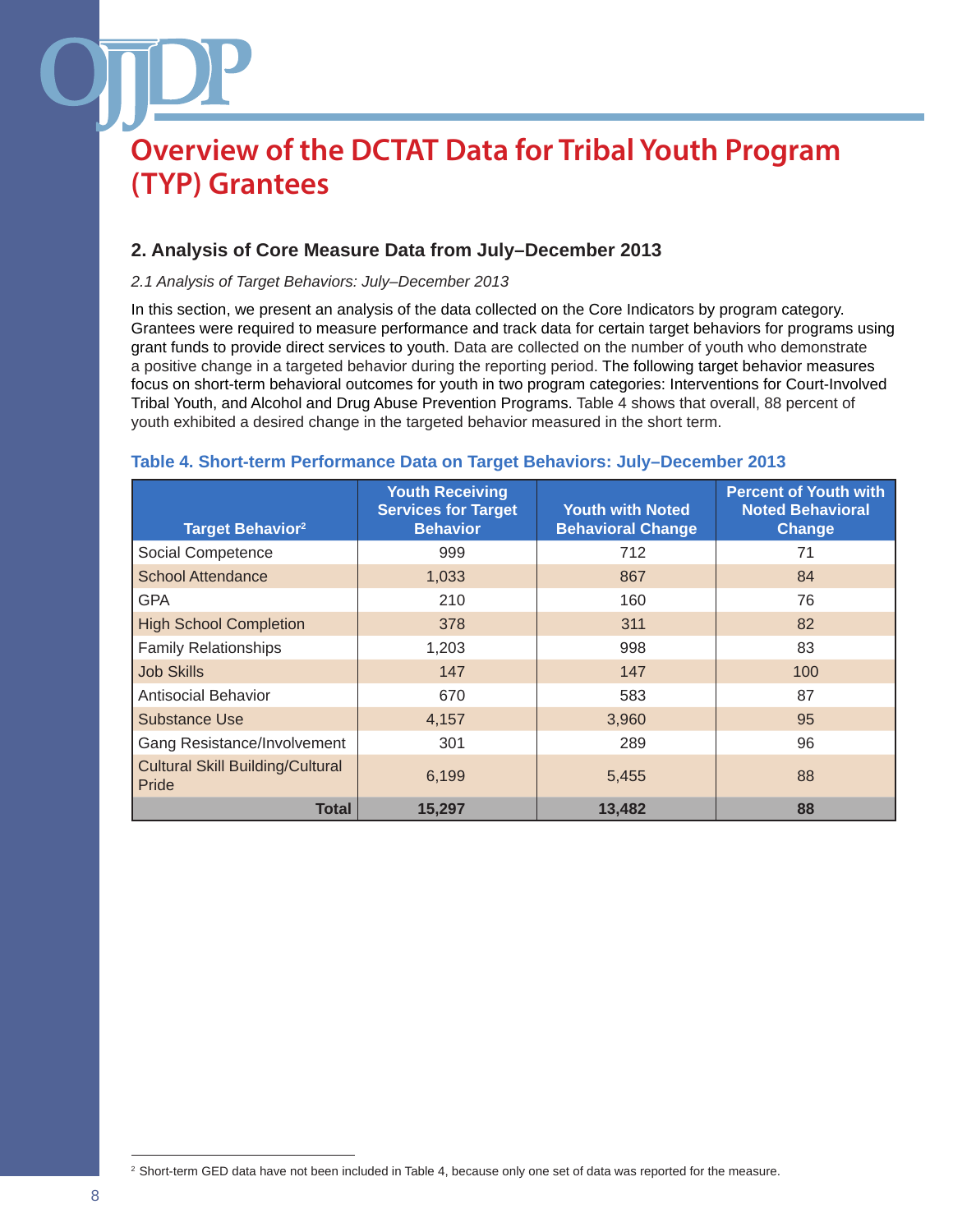Table 5 lists short-term outcomes for youth in prevention programs. Overall, 78 percent of youth served by Prevention Services programs exhibited a desired change in the targeted behavior.

| <b>Target Behavior</b>                           | <b>Youth Receiving</b><br><b>Services for Target</b><br><b>Behavior</b> | <b>Youth with Noted</b><br><b>Behavioral Change</b> | <b>Percent of Youth with</b><br><b>Noted Behavioral</b><br>Change |
|--------------------------------------------------|-------------------------------------------------------------------------|-----------------------------------------------------|-------------------------------------------------------------------|
| Social Competence                                | 725                                                                     | 637                                                 | 88                                                                |
| <b>School Attendance</b>                         | 2,066                                                                   | 1,654                                               | 80                                                                |
| <b>GPA</b>                                       | 1,183                                                                   | 717                                                 | 61                                                                |
| GED <sub>2</sub>                                 | 15                                                                      | 12                                                  | 80                                                                |
| <b>High School Completion</b>                    | 558                                                                     | 382                                                 | 68                                                                |
| <b>Job Skills</b>                                | 132                                                                     | 124                                                 | 94                                                                |
| <b>Employment Status</b>                         | 78                                                                      | 46                                                  | 59                                                                |
| <b>Family Relationships</b>                      | 1,696                                                                   | 1,424                                               | 84                                                                |
| <b>Antisocial Behavior</b>                       | 219                                                                     | 168                                                 | 77                                                                |
| <b>Substance Use</b>                             | 1,183                                                                   | 998                                                 | 84                                                                |
| Gang Resistance/ Involvement                     | 127                                                                     | 108                                                 | 85                                                                |
| <b>Cultural Skill Building/Cultural</b><br>Pride | 6,640                                                                   | 5,202                                               | 78                                                                |
| <b>Total</b>                                     | 14,622                                                                  | 11,472                                              | 78                                                                |

#### **Table 5. Prevention Services—Short-term Performance Data on Target Behaviors: July–December 2013**

#### *2.2 Analysis of Planning Year Activities: July–December 2013*

For July–December 2013, 121 grantees were eligible to report on their planning year activities. In all, 22 grantees indicated that they conducted planning activities. As shown in Table 6, 154 partnerships were developed and 151 people were trained during the reporting period. Grantees were also asked to report on the OJJDP-sponsored Tribal meetings they attended. Seventy-two percent of grantees who conducted planning activities (*n* = 16) attended the Tribal New Grantee Orientation, and 23 percent (*n* = 5) attended the Strategic Planning (StratPak) meeting.

### **Table 6. Planning Year Activities: July–December 2013**

| <b>Performance Measure</b>                                      | <b>Data</b>           |
|-----------------------------------------------------------------|-----------------------|
| Number of partnerships developed during the reporting period    | 154                   |
| Number of people trained during the reporting period            | 151                   |
| Percentage of grantees attending Tribal New Grantee Orientation | 72%<br>$(n = 16)$     |
| Percentage of grantees attending Strategic Planning (StratPak)  | <b>23%</b><br>$(n=5)$ |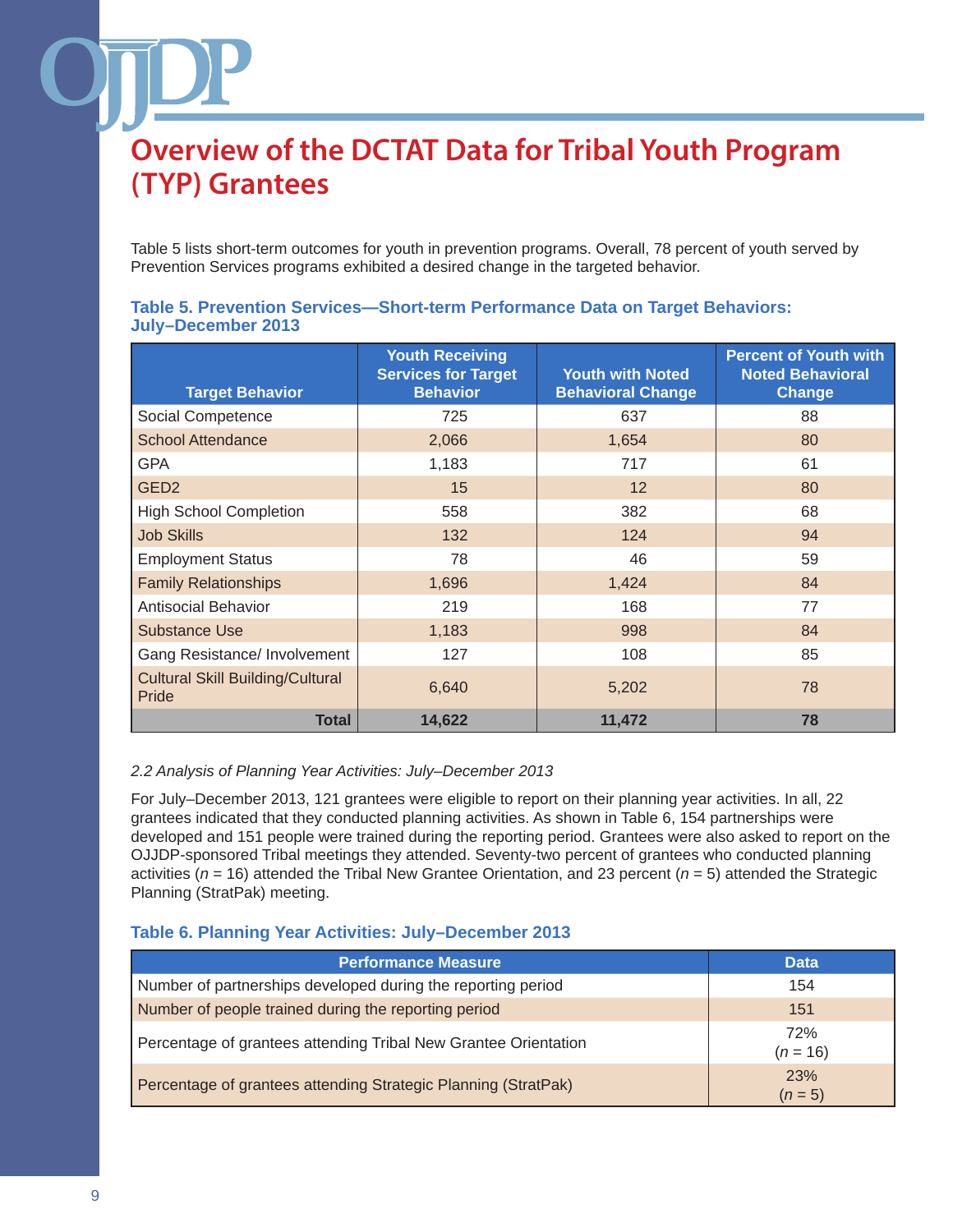Figure 5 illustrates the types of planning documents created by Tribal Youth Program grantees. The largest number of grantees (*n =* 11) developed Community Partnerships documents, and many grantees developed Advisory Board or External or Internal Needs/Strengths Assessment documents (*n* = 10).



### **Figure 5. Planning Documents Developed: July–December 2013 (***N* **= 86)**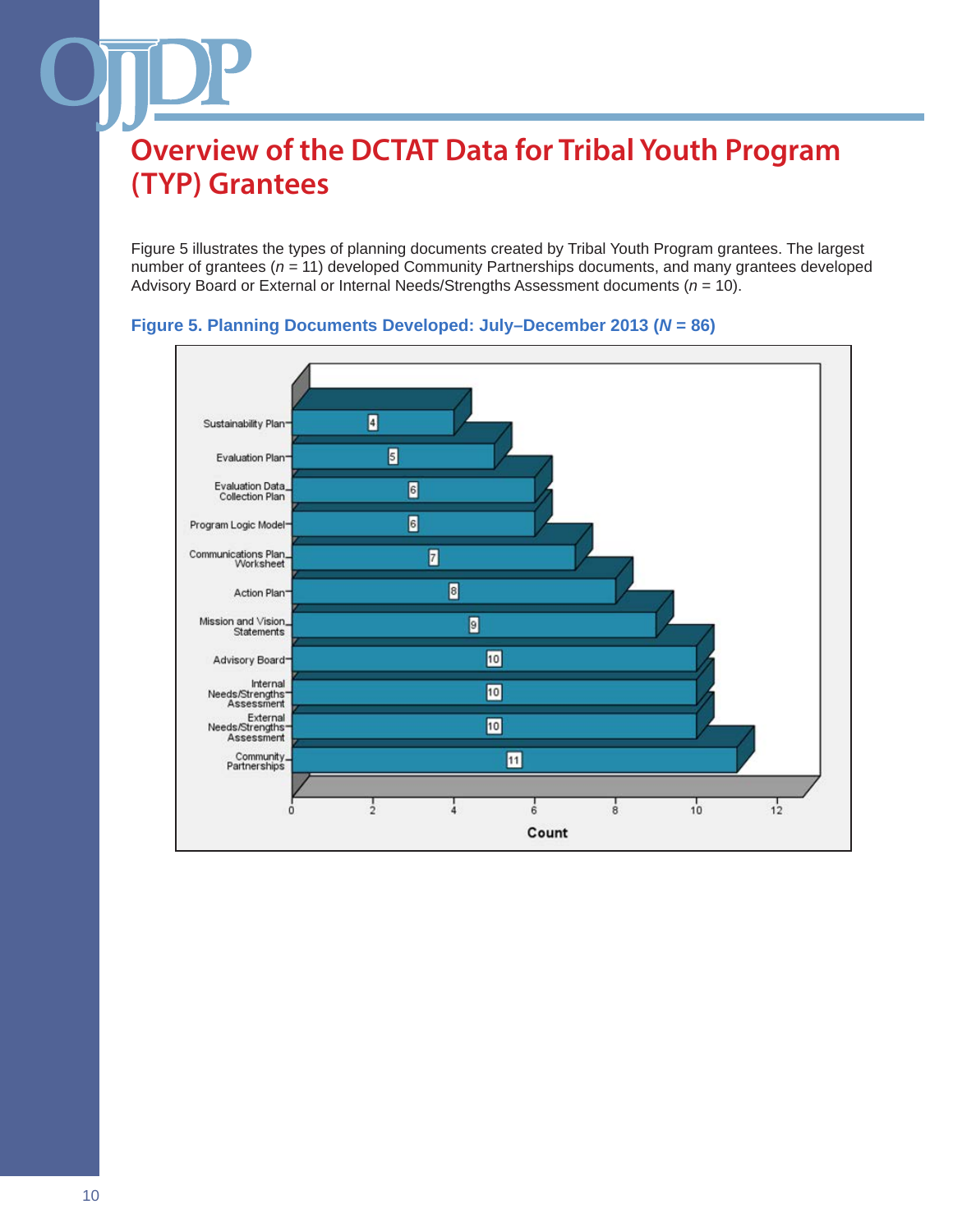#### *2.3 Analysis of Prevention/Intervention/Alcohol and Substance Abuse Prevention: July–December 2013*

As shown in Table 7, 38,965 youth and/or families were served, 78 percent of whom were youth. Youth and families completed 94,458 service hours, with 89 percent completed by youth. Offending and reoffending rates were measured for program participants over both the short and long terms. Short-term data indicate that less than 1 percent of these youth committed an offense during the reporting period, as did 9 percent who were tracked over the long term. Short-term data indicate that 9 percent of youth reoffended during the reporting period, along with 15 percent 6–12 months after exiting the program.

#### **Table 7. Prevention/Intervention/Alcohol and Substance Abuse Prevention: July–December 2013**

| <b>Performance Measure</b>                                                                     | <b>Data</b>                                        |
|------------------------------------------------------------------------------------------------|----------------------------------------------------|
| Number of program youth and/or families served during the reporting period                     | 38,965<br>Percent youth = 78%<br>$(n = 30,200)$    |
| Number of service hours program youth and/or families completed during the<br>reporting period | 94,458<br>Percent youth $= 89\%$<br>$(n = 84,064)$ |
| Percent of program youth who offended during the reporting period (short term)                 | $< 1\%$<br>$(n = 422)$                             |
| Percent of program youth who offended during the reporting period (long term)                  | 9%<br>$(n = 69)$                                   |
| Percent of program youth who were victimized during the reporting period<br>(short term)       | 6%<br>$(n = 292)$                                  |
| Percent of program youth who were victimized during the reporting period (long<br>term)        | 14%<br>$(n = 20)$                                  |
| Percent of program youth who were revictimized during the reporting period<br>(short term)     | 13%<br>$(n = 36)$                                  |
| Percent of program youth who were revictimized during the reporting period<br>(long term)      | 3%<br>$(n = 6)$                                    |
| <b>Recidivism</b>                                                                              | <b>Number</b>                                      |
| Percent of program youth who reoffend during the reporting period (short term)                 | 9%<br>$(n = 90)$                                   |
| Percent of program youth who reoffend during the reporting period (long term)                  | 15%<br>$(n = 70)$                                  |
| <b>Behaviors Among Alcohol/Substance Abuse Participants Only</b>                               | <b>Data</b>                                        |
| Percent of program youth who relapsed during the reporting period (overall)                    | $1\%$<br>$(n = 85)$                                |